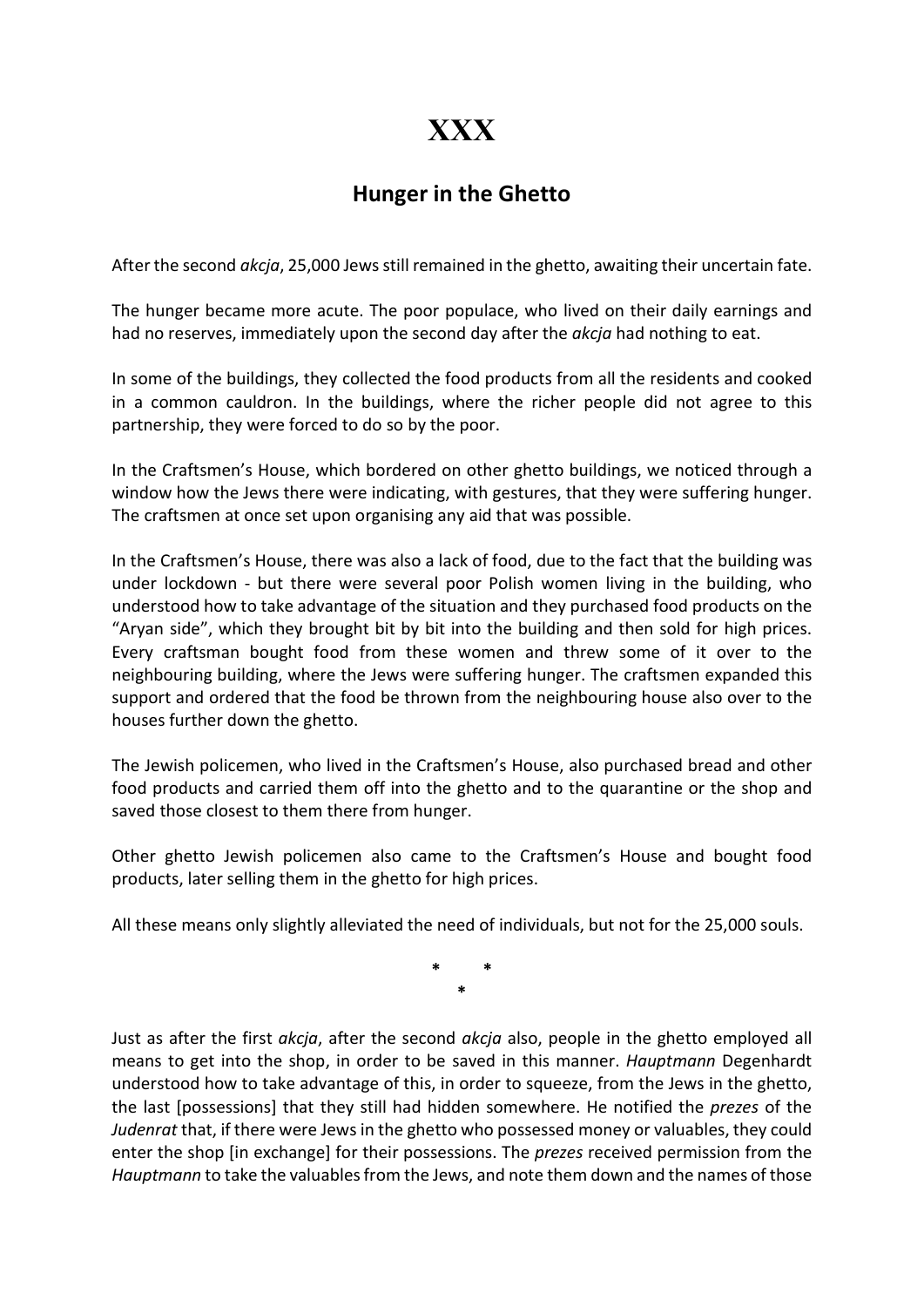who had given them up. The news soon spread behind the closed gates of the ghetto buildings and each person, who only owned anything, was prepared to give away his last in order to save himself. Moreover, the *prezes* took three of his friends to help him, and all of them went out into the ghetto, each one separately, under the escort of Polish policemen.

The *Hauptmann* also had several people in the Jewish police to whom he gave the same task. The policemen visited the Jewish houses in the ghetto - including the poorest - and took from anyone whatever they had. They issued receipts for the items taken, with assurances that the people would be transferred to the shop. The Hauptmann would drive up to the Jewish buildings in his car and take the collected gold and items.

The Gestapo men, hearing that Jews were giving money and valuables, also began making the same deals. They, too, found some fellow in the Jewish police who ran this "business".

Later yet, other Jewish policemen took to this same "business" and put themselves in contact with gendarmes, with whom they conducted these deals as partners. The Jewish policemen carried through the transactions with the Jews, and the gendarmes led the people into the shop. Taking people, from the ghetto into the shop, entailed great risk. The gendarmes were frequently stopped by their non-commissioned officers [viz. sergeants] or officers. In such cases, the gendarmes declared that they were taking the Jews to clear out corpses, or looked for other excuses. However, at times, it happened that a gendarme was leading a Jew or two and came upon another gendarme, who had an inkling of what was going on. He would then pull out his revolver and shoot the Jews in the middle of the street. The gendarme, who was taking the Jews, usually did not make a great fuss about it. The gendarme had already taken the money or valuable objects up front. At the most, he settled the account with the gendarme, who had shot "his" Jews at the opportunity when he found him leading Jews whereupon he shot "the other's" Jews. After that, they were reconciled over a bottle of schnapps and remained friends.

On the same street, where the shop was located, there were several Jewish factories, run by "Treuhänder" [trustees], in which the owners were employed as professional workmen. One day before the akcja, Jews hid there, in the hope that the terror would not last long and that, afterwards, once "things quieted down", they would be able to come back out from the hideout. In those places, where nobody knew about those in hiding, the Jews were protected. In contrast, there where the "*Treuhänder*" found out, he informed the gendarmerie and the Jews were shot on the spot or, in the best case, they were taken away to ul. Katedralna, where the Aid Committee's Jewish communal kitchen had formerly been and, there, they were placed under arrest, under a heavy police guard, until the nearest *akcja*, to then be send away.

In the Ickowicz & Guterman firm's metal factory, the "Treuhänder" was a Pole named Tiszewski [sic Cieszewski<sup>1</sup>], who presented himself as a former Polish Sejm deputy [viz. MP]. He conducted quite good business deals with the owners and was also in good relations with them. But, when he found out that they were in the factory during the *akcja*, he drove them out and warned his Polish [office] employees and labourers that Poles, who hid Jews, would after the War be prosecuted for hindering the solution to the Jewish Question in Poland.

<sup>&</sup>lt;sup>1</sup> [TN: See forthcoming paragraph; the spelling "Cieszewski" is the more likely of the two.]